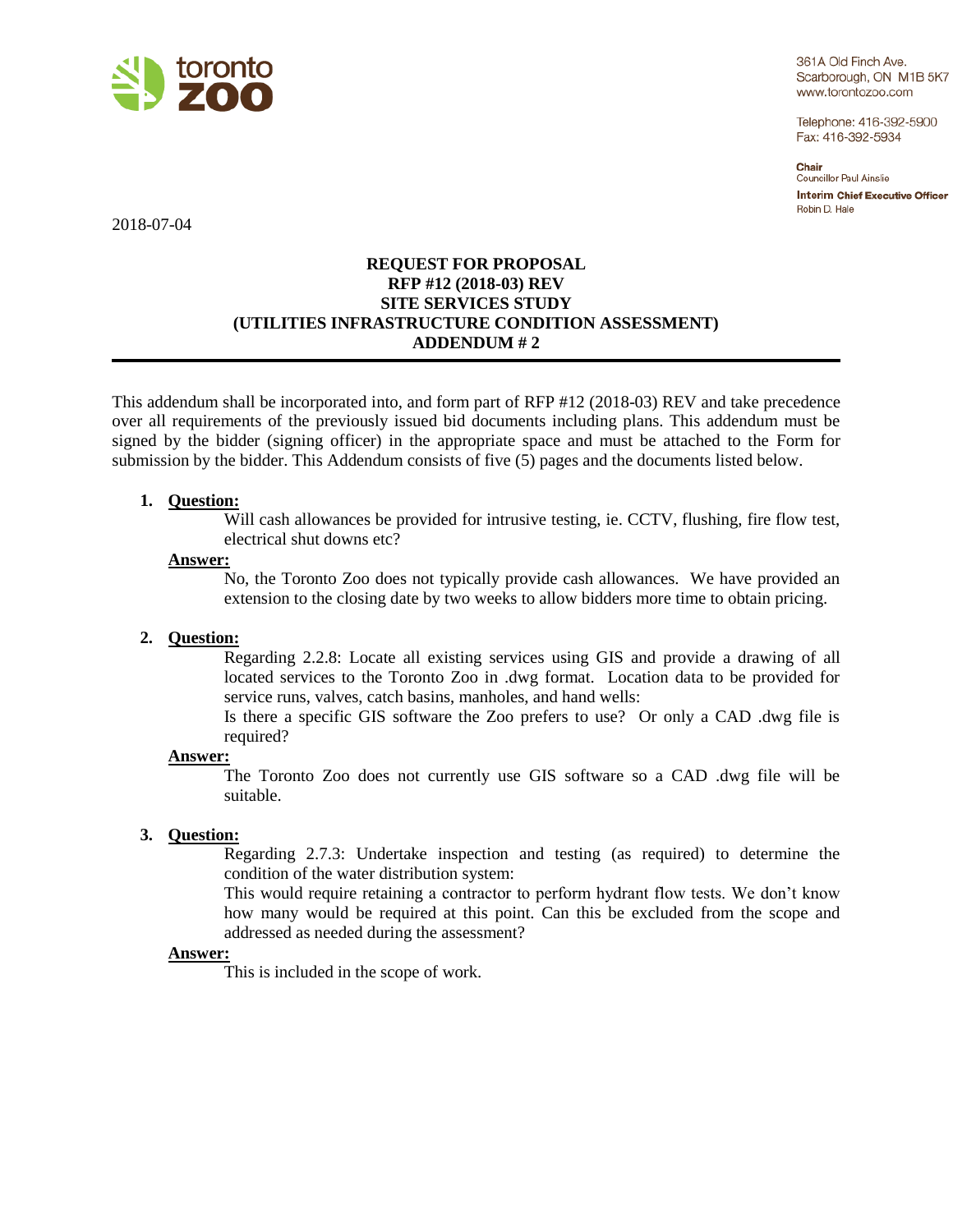## **4. Question:**

Regarding 2.10.2: Undertake inspection and testing (as required) to determine the conditions of the underground piping:

This would require CCTV inspections of the entire storm and sanitary sewer network. Is it the intent to include this in the scope?

### **Answer:**

Yes the intent is to include this in the scope of work. We have allowed an additional two weeks for pricing so bidders can get quotes from contractors.

#### **5. Question:**

Regarding 2.10.3: Assess the adequacy of the existing systems to meet current demand requirements:

Does this also include a review and analysis of the existing 5 sanitary pumping stations and the stormwater management facility at the front of the zoo? If review of the SWM facilities is part of the scope a SWM report and analysis of the ponds will be required.

#### **Answer:**

Assessment of the storm and sanitary system includes the existing pumping stations, but does not include the Zoo's waterway (stormwater management facility).

## **6. Question:**

Is the scope of work limited to the external site components and does not include elements within structures/buildings?

### **Answer:**

The scope of work is limited to the external site components only. It does not include elements within structures/buildings. The exception to this is the emergency phone system, some of which is located inside Zoo buildings.

#### **7. Question:**

There will be a few contractors need to carry out various tests. Is the cost of this effort to be accounted for under this scope and RFP or upon detailed review and as required they will be contracted directly to the zoo? The coordination of the sub-contractors prior to the closing date is a big undertaking and will require considerable time.

#### **Answer:**

The cost of this effort is to be accounted for under this scope and RFP. The Zoo has added two weeks to the closing date to allow for consultants to obtain pricing.

#### **8. Question:**

Gas service Design Demand – Are we to determine the current design demand or produce an estimate of the future design demand based on the masterplan?

#### **Answer:**

Determine current design demand based on the Zoo's gas fired asset list (which will be provided to the successful proponent). Also provide an estimate of future design demand based on the masterplan.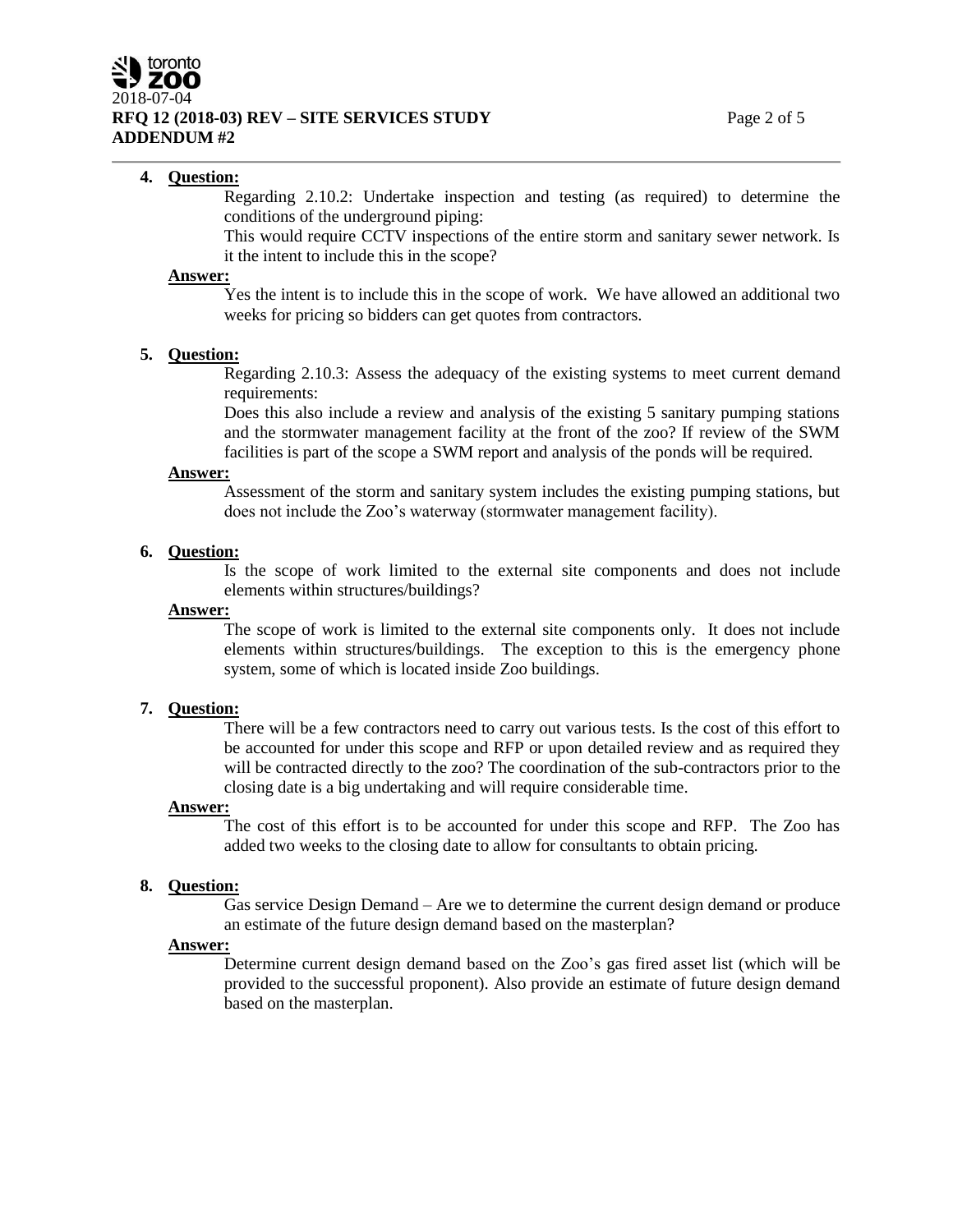## **9. Question:**

For gas service: Availability of existing drawings – Are there existing mechanical drawings beyond what was provided or will we be relying on site surveys do determine existing connected loads?

#### **Answer:**

Additional mechanical drawings are not available. The Zoo will provide a list of gas fired assets to the successful proponent.

### **10. Delete from Scope of Work:**

2.2.8 Locate all existing services using GIS and provide a drawing of all located services to the Toronto Zoo in .dwg format. Location data to be provided for service runs, valves, catch basins, manholes, and hand wells.

## **Replace With:**

2.2.8 Locate all existing services using GPS and provide a drawing of all located services to the Toronto Zoo in .dwg format. Location data to be provided for service runs, valves (gas, water, sanitary), fire hydrants, catch basins, manholes, hand wells, and transformers.

#### **11. Delete from Scope of Work:**

2.7.1 Review the size, capacity, and pressure of the water distribution system at the Zoo. **Replace With:**

2.7.1 Review the size, capacity, and pressure of the water distribution system at the Zoo. Excavation of watermains to determine size is not included in the scope of work. The Zoo will supply existing drawings showing sizing of most watermains on site. Exposing of watermains will be addressed as required during the assessment.

#### **12. Delete from Scope of Work:**

2.10.3 Assess the adequacy of the existing systems to meet current demand requirements. **Replace With:**

2.10.3 Assess the adequacy of the existing sanitary sewer system to meet current demand requirements. It is not necessary to assess the adequacy of the storm sewer system to meet current demand requirements.

#### **13. Delete from Scope of Work:**

2.10.4 Review the size and capacity of the existing systems to accommodate building expansions, and/or additional buildings.

## **Replace With:**

2.10.4 Review the size and capacity of the existing sanitary sewer system to accommodate building expansions, and/or additional buildings. It is not necessary to assess the adequacy of the storm sewer system to accommodate building expansions, and/or additional buildings.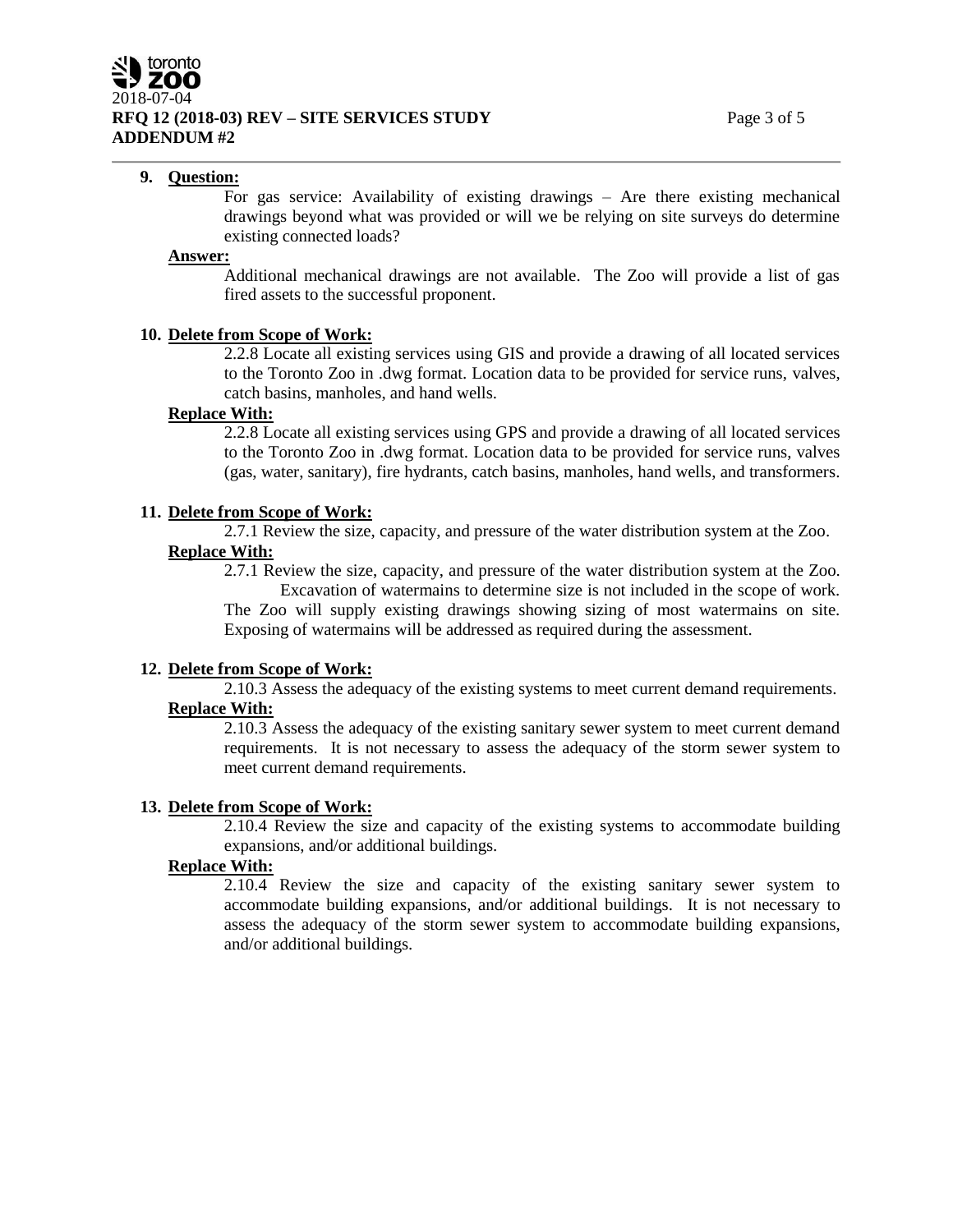## **14. Delete from Scope of Work:**

- 3.2 Deficiency Categories: Each correction project identified shall be assigned one of the following categories:
- Life-safety Code Compliance
- Building Code Compliance
- System Integrity
- Functionality
- Energy
- Environmental:
	- ACBM (asbestos containing building materials)
	- PCBs
	- Lead-based paints
	- CFCs
	- Water Quality

## **Replace With:**

3.2 Each correction project recommended by the successful proponent shall be assigned a priority and a deficiency category.

## **15. Delete from Scope of Work:**

3.4.7 Recommendations to incorporate energy efficiency, sustainability and "Green Technology".

## **16. Revised Schedule of Events:**

Please acknowledge in your proposal whether or not you are able to meet this schedule of events. If you are unable to complete the work within this timeline, please provide your own schedule of events.

| <b>Pre-Award</b>                         |                    |
|------------------------------------------|--------------------|
| Release of RFP                           | 2018-06-21         |
| Proponents' Question Deadline            | 2018-06-28         |
| <b>Submission Due</b>                    | 2018-07-19         |
| Interviews, if necessary                 | Week of 2018-07-23 |
| Notification of Award By the Toronto Zoo | 2018-07-27         |
| Post-Award                               |                    |
| Commencement of Work                     | 2018-07-30         |
| Interim Report @50% Due                  | 2018-10-26         |
| Draft Final Report Due                   | 2018-12-07         |
| Final Report Due                         | 2018-12-21         |